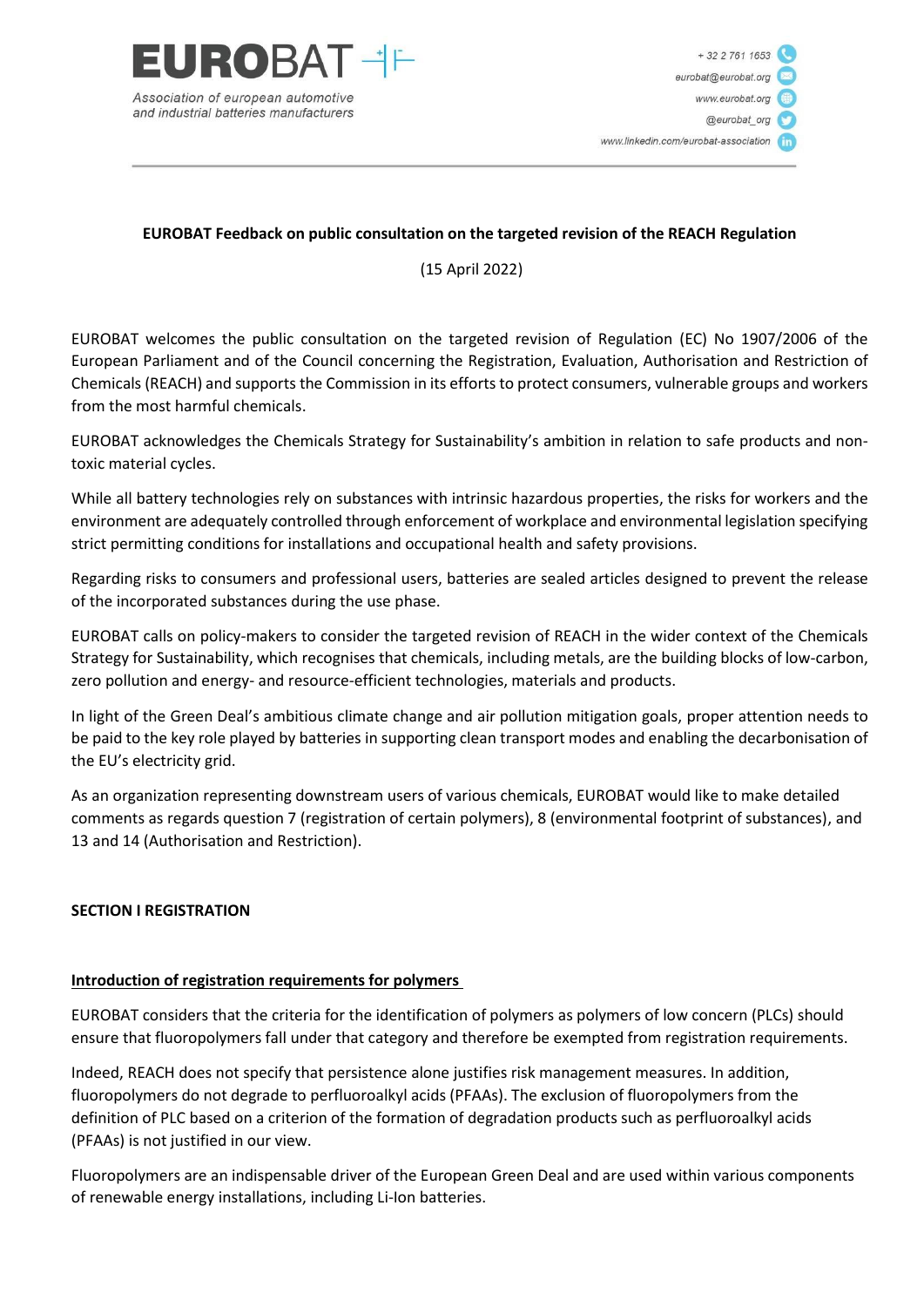

More generally, EUROBAT calls on the Commission to consider the implications of introducing registration requirements for polymers, in particular for the availability of niche applications, against the wider sustainability goals on the Green Deal.

EUROBAT's latest Battery Innovation Roadmap, scheduled for publication in June, forecasts that solid state batteries comprising a polymeric electrolyte could start to be mass-produced from 2025 onwards.

Among many assets, solid state batteries are characterized by excellent shelf life and are expected to present potentially lower manufacturing costs than liquid electrolyte batteries.

### **Introduction of information requirements for the environmental footprint of chemicals**

EUROBAT questions the added value of introducing requirements on the environmental footprint of a substance as such, when society only uses mixtures, materials and articles.

The concept of environmental footprint goes beyond substances to cover products and processes and should therefore be primarily considered under vertical legislative frameworks.

We note that the debate on the environmental footprint of chemicals is still at a very early stage, with discussions held in the CARACAL meeting held over 23-24 March 2022 on the basis of document CA/18/2022 being the first opportunity to discuss the Commission's thinking about options for requesting information requirements about on the environmental footprint of chemicals.

At the very least, EUROBAT calls for preserving the coherence of the EU's legislative framework and avoiding inconsistencies between the data to be provided under various horizontal and product-specific legislative frameworks or initiatives, such as the [Corporate Sustainability Reporting Directive,](https://eur-lex.europa.eu/legal-content/EN/TXT/?uri=CELEX%3A52021PC0189) the upcoming [Ecodesign](https://ec.europa.eu/growth/industry/sustainability/sustainable-product-policy-ecodesign_en) and [Batteries Regulation,](https://eur-lex.europa.eu/legal-content/EN/TXT/?uri=CELEX%3A52020PC0798) the [criteria for safe-and-sustainable by design chemicals,](https://ec.europa.eu/environment/safe-and-sustainable-design-criteria-chemicals-materials-and-products-first-stakeholders-workshop-2021-03-19_nl) th[e Non-Financial Reporting](https://ec.europa.eu/info/publications/210421-sustainable-finance-communication_en#csrd)  [Directive.](https://ec.europa.eu/info/publications/210421-sustainable-finance-communication_en#csrd)

Besides, EUROBAT regrets the lack of reference to the whole life-cycle of substances in CARACAL document CA/18/2022.

While several steps in the manufacturing of non-ferrous metals can come with a high environmental footprint, the inclusion of such metals in applications such as battery electric vehicles (BEVs) or energy storage system (ESS) applications make a positive contribution to air pollution and climate change mitigation goals, resulting in a positive environmental impact across the life-cycle.

If the collection of data on the environmental footprint of substances appears necessary, it would be best to start from a voluntary, industry-led approach.

### **Section III Authorisation and Restriction**

### *Including the concept of essential use in authorisations and restrictions and generic risk management approach*

EUROBAT understands that the essential uses concept was developed as a tool supporting generic restrictions aimed at curbing exposure to substances for which the risks cannot be controlled.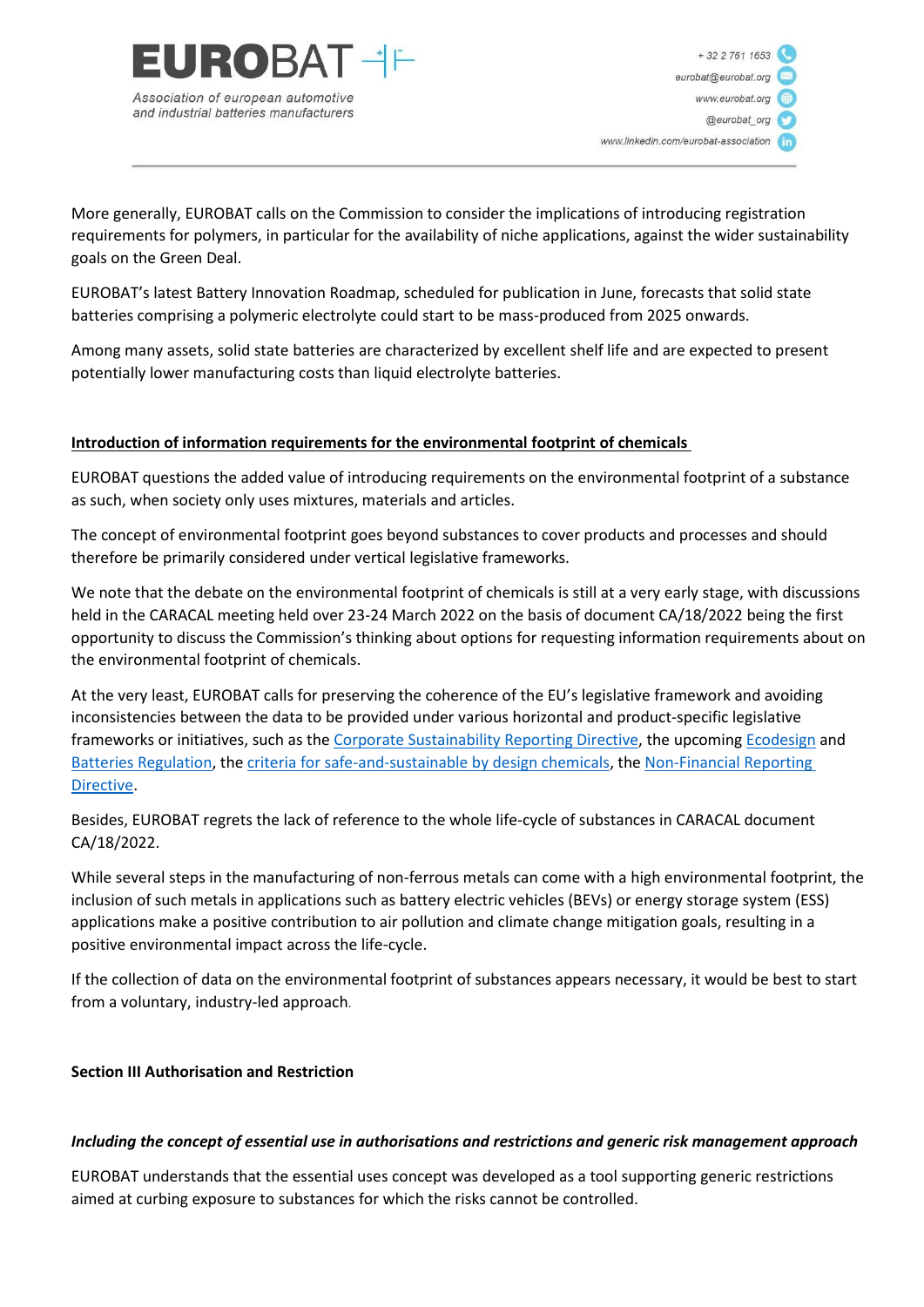

One of the main drivers behind the concept is the expected universal restriction proposal on non-essential perand polyfluorinated substances (PFAS)<sup>1</sup>, a large group of substances with widespread uses and for which little data is available.

Conversely, although many substances used in batteries have hazardous properties<sup>2</sup>, they do not pose a risk to human health or the environment during manufacturing, use, end-of-life management and recycling.

Batteries are sealed units, designed to prevent substances from being released during normal and foreseeable use, while manufacturing and recycling operations are conducted by permitted facilities operating under strictly controlled conditions required under existing EU workplace and environmental legislation to ensure workers' and environmental protection.

Therefore, we consider that the application of the essential uses concept as a central mechanism for exemptions under REACH should be carefully targeted, both for generic and specific restriction proposals.

EUROBAT is concerned that derogations from any possible restrictions or authorisation decisions based on "essentiality" could pose reputational risks and weaken regulatory predictability given the dynamic nature of the essential uses concept and its political dimension.

Therefore, we support the establishment of "safe use" as a primary screening tool for exempting uses of harmful chemicals from restrictions or streamlining the assessment of authorisation decisions.

We recognise that the thinking on the "safe use" concept is at an early stage, with discussions meant to continue during the Commission's workshop on the reform of the authorisation and restriction procedures to be held on June 7<sup>th</sup>.

Nonetheless, we already call on the Commission to integrate the protection provided by legislative obligations as part of the criteria underpinning the expected "safe use" concept, in addition to the technical properties of the processes and articles considered for restrictions and Candidate List listing.

For example, the industrial use of lead metal in batteries, a substance classified as Repr. 1A, is covered by a comprehensive framework of legislation designed to ensure that exposure is minimised below safe levels, including binding limit values under the Chemical Agents Directive (CAD) and permitting obligations based on Best Available Techniques Associated Emission Limit values (BAT-AELs) under the Industrial Emissions Directive (IED).

Likewise, plants that collect and recycle end-of-life lead-based batteries are subject to binding workplace limit values and must meet stringent pollution abatement standards based on BATs under the IED (point 5. of Annex I).

Regarding technical properties, there is no risk to consumers during the service life of the batteries as lead is enclosed within the battery (a 'complex object'). Batteries supplied ready-for-use are sealed units and have no user-serviceable parts. There is no exposure or emission of lead metal or lead compounds.

Besides, EUROBAT wishes to point out that the application of the essential use concept will be made complex by the fact the same substance can be used to perform the same technical function in applications serving different societal purposes.

<sup>1</sup> [Registry of restriction intentions until outcome -](https://echa.europa.eu/fr/registry-of-restriction-intentions/-/dislist/details/0b0236e18663449b) ECHA (europa.eu) - Per- and polyfluoroalkyl substances (PFAS)

 $^2$  Lead metal and cobalt are classified as reprotoxic (Lead 1A, Cobalt 1B; Cobalt is also classified a 1B carcinogen) under the CLP Regulation and therefore eligible for restrictions based on the generic approach to risk management (Article 68(2)). On 4 December 2019, France submitted a proposal to classify lithium carbonate, lithium chloride and lithium hydroxide as Repr. 1A.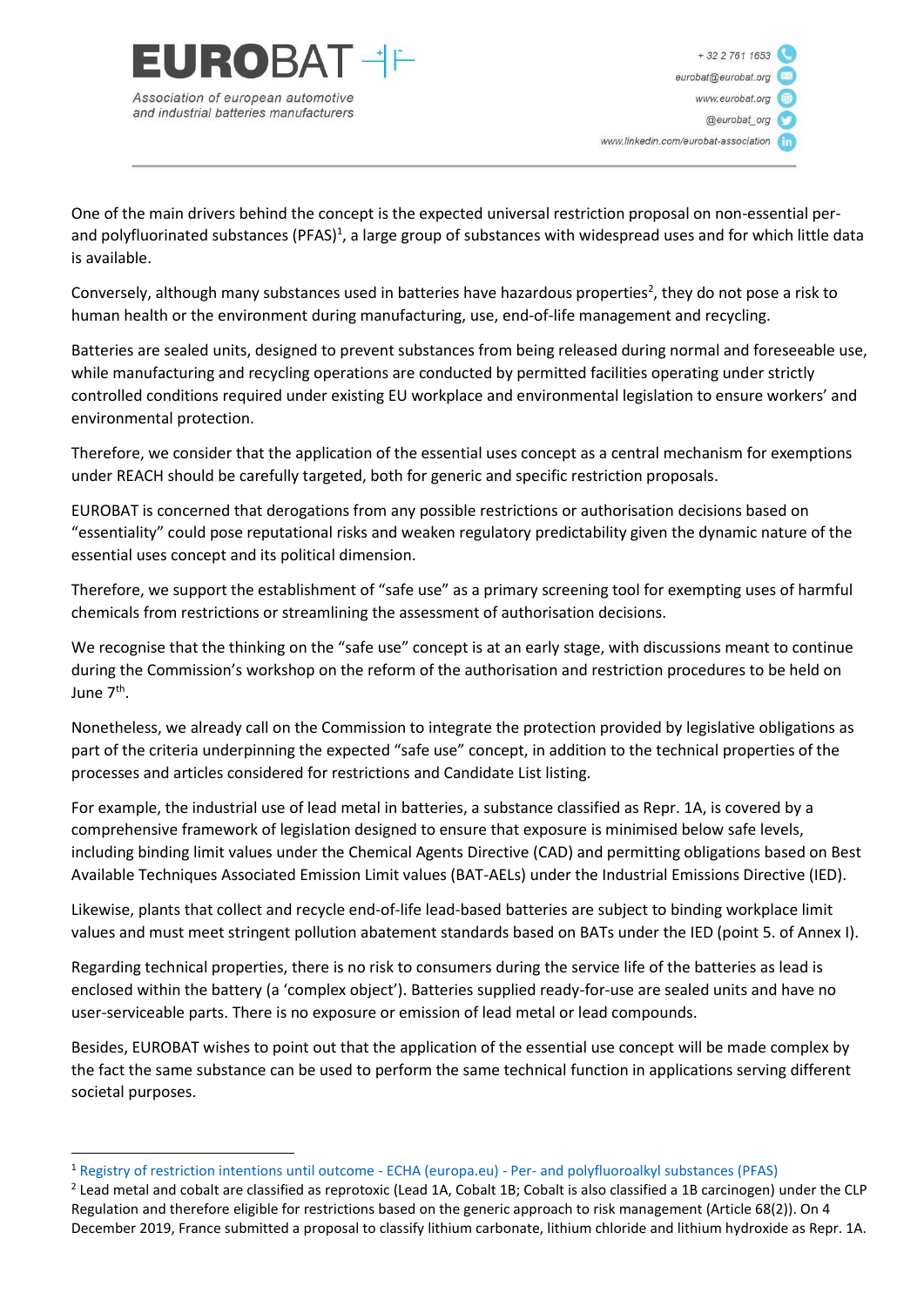

For example, the same model of starting, lighting, and ignition (SLI) battery can be used in different types of emergency vehicles that regularly experience overloaded systems (firefighting vehicles, ambulances, military vehicles), which makes the use of lead in those types of batteries more or less critical or essential for society depending on the end-use of the article.

Likewise, the same model of battery for energy storage system (ESS) can be used as back-up for power outings in a wide range of contexts (e.g. domestic, medical, military).

Another example is the mechanical power provided by electricity discharge in motive power applications where motion is provided by traction batteries, e.g. industrial equipment such as forklifts.

The level essentiality of the function of releasing electricity on demand and in turn providing the required amount of energy to move and lift objects may be seen as different by policy-makers and society depending on the types of facilities and sectors in which forklifts (the end-articles) are used.

While replacing human motion by traction batteries may be seen as critical for health and the functioning of society in general, the application of the essential use concept in relation to substances used in these batteries will be made difficult by the lack of clarity and outline of the concept.

Accordingly, basing any exemption or derogation from Annex XIV listing and/or restrictions on the essential uses concept will be particularly challenging, something which we think a screening based on "safe use" would alleviate.

Overall, EUROBAT considers that any possible restriction targeting batteries should follow the Article 68(1) procedure, given that information on exposure across the life-cycle is widely available and that evidence should not be discarded in favour of more precautionary approaches.

Concerning the reform of the authorisation and restriction procedures, EUROBAT supports Option 2 of CARACAL document CA/03/2022, with a derogations to be proposed by competent authorities during the drafting phase of restrictions, along with a system allowing applicable joint derogations to be requested by industry, in line lessons learned from the application of Directive 2011/65/EU (RoHS II).

EUROBAT would support moving Annex XIV entries under Annex XVII, either through Article 68(1) or a revised Article 68(2) covering industrial uses as well.

This would help alleviate most of the issues linked with the Authorisation Title, including negative signals to business leaders and investors about the availability of substances, distorted level-playing field with non-EU countries, as well as the costs of applying for authorisation. In a report published on April 2021, ECHA estimates that the average application cost per use has been close to  $\epsilon$ 200 000<sup>3</sup>.

# *Including the concept of essential use in authorisations and restrictions*

EUROBAT considers that authorisation decisions or exemptions should as far as possible rely on the existing risk assessment processes, coupled with an early "safe use" screening.

Nonetheless, EUROBAT welcomes the policy debate that has arisen on the concept and would like to make several comments on the topic.

<sup>&</sup>lt;sup>3</sup> ECHA - Socio-economic impacts of REACH authorisations A meta-analysis of the state of play of applications for authorisation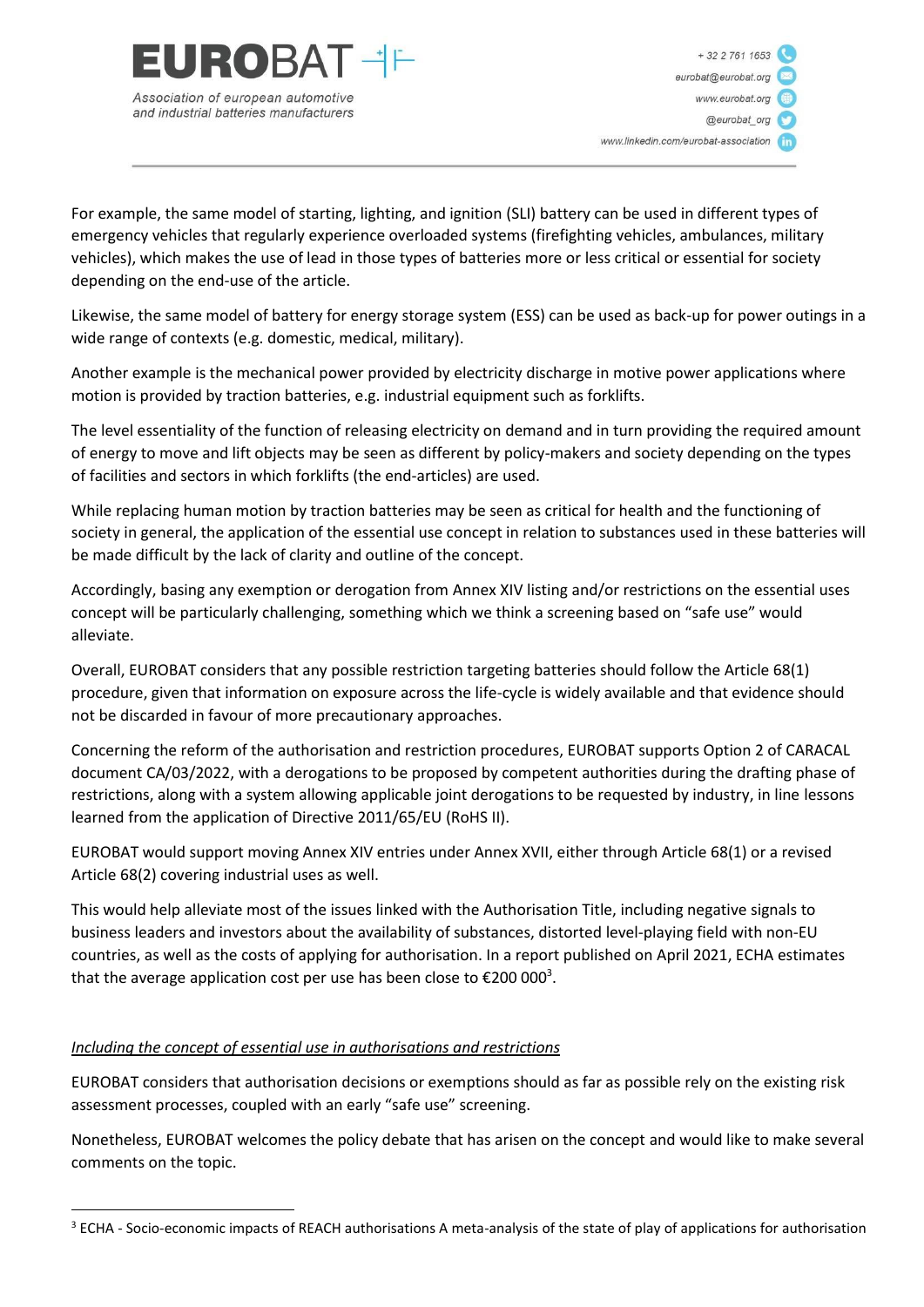

Association of european automotive and industrial batteries manufacturers

 $+ 32 2 761 1653$ eurobat@eurobat.org www.eurobat.org @eurobat ord www.linkedin.com/eurobat-association

Regarding the sustainability assessment, we call for the establishment of strict data requirements to prove the existence of alternatives. This is important to ensure that any claims on the existence of alternative(s) to (a) substance(s) falling under the scope of a draft restriction made by e.g. competitors under ECHA's consultations are properly substantiated.

In addition, EUROBAT considers that the "criticality" dimension of the criteria be linked with the objective of increasing the resilience of strategic value chains, as underlined in the updated Industrial Strategy.

The "criticality" aspects of the criteria should build on the key value chains identified as part of the Commission's work on the EU's strategic foresight on chemicals, specifically the strategic dependencies and strategic value chains identified under the ongoing study on foresight for chemicals<sup>4</sup>.

The concept of "regrettable substitution" should also be taken into account when applying the EUC.

Policy-makers should ensure that uses of harmful substances labelled as "non-essential" are not replaced by uses of substances that may be less hazardous but cause a greater level of concern for society.

Lastly, EUROBAT argues that any link between the concept of "most harmful chemicals" and the Classification, Labelling and Packaging (CLP) Regulation should be based on uncontroversial CLH processes, for example classifications for which the Agency's Committee for Risk Assessment (RAC) adopted a unanimous opinion, in line with the current process for identification of substances of very high concern (SVHCs) through ECHA's Member State Committee (MSC).

For example, a controversial classification of the three lithium salts carbonate, chloride and hydroxide as Repr. 1A could represent a deterrent to any decision related to investments in Europe for every product where the lithium salts are used, including EV batteries, in light of the stated goal to phase-out the use of the most harmful chemicals.

# *On the interface between REACH and product-specific legislation*

EUROBAT calls on the Commission to consider Title II (registration), Title III (information in supply chains) and Title VIII (restrictions) of the REACH Regulation as relevant tools for addressing risks arising from the use of harmful substances in batteries, including risks from the waste stage (collection, transport, disposal or recycling).

As regards the waste stage of material life-cycles, the chemical safety assessment to be performed by registrants must cover all stages of the life-cycle of the substance, and the corresponding exposure scenarios should include "waste management measures to reduce or avoid exposure of humans and the environment to the substance during waste disposal and/or recycling"<sup>5</sup>.

As for the risk assessment supporting the preparation of Annex XV Dossiers, ECHA's Guidance on Annex XV for restrictions notes that risk-related considerations may cover the waste stage of substances.

As highlighted in ECHA's Guidance on waste and recovered substances<sup>6</sup>, "recovery operators need to ensure that the recovered substances comply with restrictions as set out in Annex XVII".

<sup>4</sup> [GROW/2021/OP/0006](https://etendering.ted.europa.eu/cft/cft-display.html?cftId=8496)

<sup>&</sup>lt;sup>5</sup> Section, 1, step 5 of Annex I of REACH.

<sup>6</sup> [ECHA-10-G-07-EN](https://echa.europa.eu/documents/10162/23036412/waste_recovered_en.pdf/657a2803-710c-472b-8922-f5c94642f836)